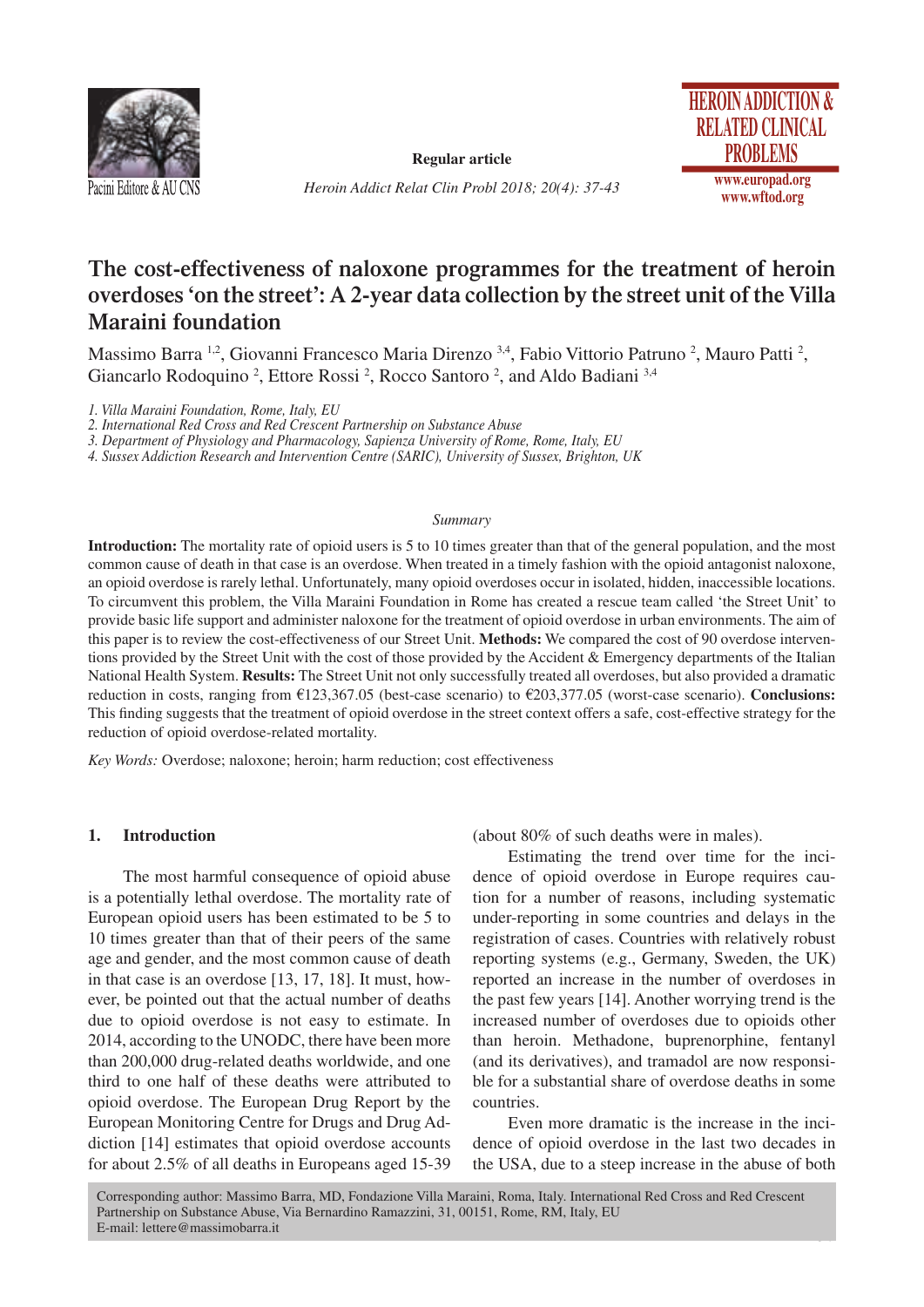heroin and prescription opioids [6]. Between 2000 and 2014, opioid overdoses were responsible for about 28,000 deaths in the USA and heroin overdoses have more than tripled since 2010 [21].

Only a small proportion of first-time opioid overdoses result in the death of the user [9]. The major reason for the relatively low mortality attributable to an opioid overdose is the widespread use of the opioid antagonist naloxone. Indeed, the administration of naloxone in cases of opioid overdose can be recognized as one of the most important life-saving interventions ever introduced in the Accident & Emergency (A&E) sector. In this clinical context, the treatment of the overdose is almost always successful. In contrast, the treatment of the overdose outside the hospital setting is still unsatisfactory in a great many cases [24]. Thus, a new approach has been promoted in the recent years, consisting in the training of nonmedical staff (i.e. opiate users and their peers) for the administration of naloxone outside the clinical context. In this regard, in 2015, the EMCDDA published a systematic review of the effectiveness of take-home naloxone in a series of studies involving 2,912 opioid users at risk of overdose in 19 communities followed up for seven years. The review emphasized that educational and training interventions complemented by take-home naloxone lead to a fall in overdose-related mortality [14].

It must be added that heroin overdoses often occur in isolated, hidden, inaccessible locations, and the addict is often alone. Even when the addict is not alone, fatalities can occur in more than half of all cases, as the other addicts present on the scene are often unable to diagnose the event, or are themselves incapacitated by drug-taking, or are reluctant to seek help because they fear arrest [25, 8, 19]. In addition, naloxone is not always easily available for prompt use in cases of overdose. Based on data from the Villa Maraini Foundation (VMF, a non-profit organization affiliated to the Italian Red Cross with a 40-year experience in the treatment of substance abuse), in 90% of cases the substance is consumed at a short distance from the place where the purchase took place, usually in public areas such as city parks, gardens and streets. This circumstance lowers the chances of receiving prompt aid if an emergency occurs.

In order to cope with this issue, VMF developed a Street Unit to provide assistance to opioid users directly in the settings of drug use. In order to optimize this approach, branches of the Street Unit were located in areas of Rome with a high prevalence of drug use, particularly of heroin. In addition to its main aim of providing first aid in case of overdose, the Street Unit also advises drug users on how to enrol in substance misuse services, distributes condoms and sterile syringes, and collects used syringes. These services play an important role in the National Health System in terms of cost-effectiveness.

The costs of sending people to hospital for the treatment of drug overdoses in Italy are monitored by the Dipartimento per le Politiche Antidroga (Department of Antidrug Policies), a special unit of the Ministry of Internal Affairs. Every year a special report on Italian drug addiction is published for Parliament [7]. These costs can be estimated on the basis of the fees charged by the relevant Diagnosis-Related Group (DRG), which in the case of an overdose are DRG-454 and DRG-455 (see below). According to data obtained from the Ministry of Health, in 2016 there were 44 cases of DRG-454 and 99 of DRG-455 in the region of Latium. Despite possible issues with their reliability [7], these data were useful for calculating the cost-effectiveness of the VMF Street Unit.

#### **2. Methods**

#### *2.1. The Street Unit and study context*

The Street Unit is a rescue team comprising a psychologist, social workers (former drug users), Red Cross volunteers, and a physician. The social workers are trained to perform basic life support and administer naloxone. In their new capacity as social workers, former addicts provide added value to the quality of team intervention, especially in the street context. They speak the same slang as drug users, are more trustworthy than professional staff, and have firsthand experience of all aspects of drug-taking. Over the years, these social workers have played a crucial role in contacting drug users and enrolling them in the therapeutic programmes of the VMF. The Street Unit reaches the high-risk city areas every day by means of a camper van equipped with first aid and cardiopulmonary resuscitation instruments and kits for intramuscular or intravenous naloxone administration.

Among the areas at highest risk for the prevalence of drug consumption in Rome, there are the Tor Bella Monaca district on the outskirts of the city, and the areas surrounding "Roma Termini" railway station located in the city centre. In this sense, the VMF Street Unit functions as a daily point of reference for drug users in these crucial areas. The service provided by the Street Unit functions as a reliable safeguard for the health of drug users for at least ten hours a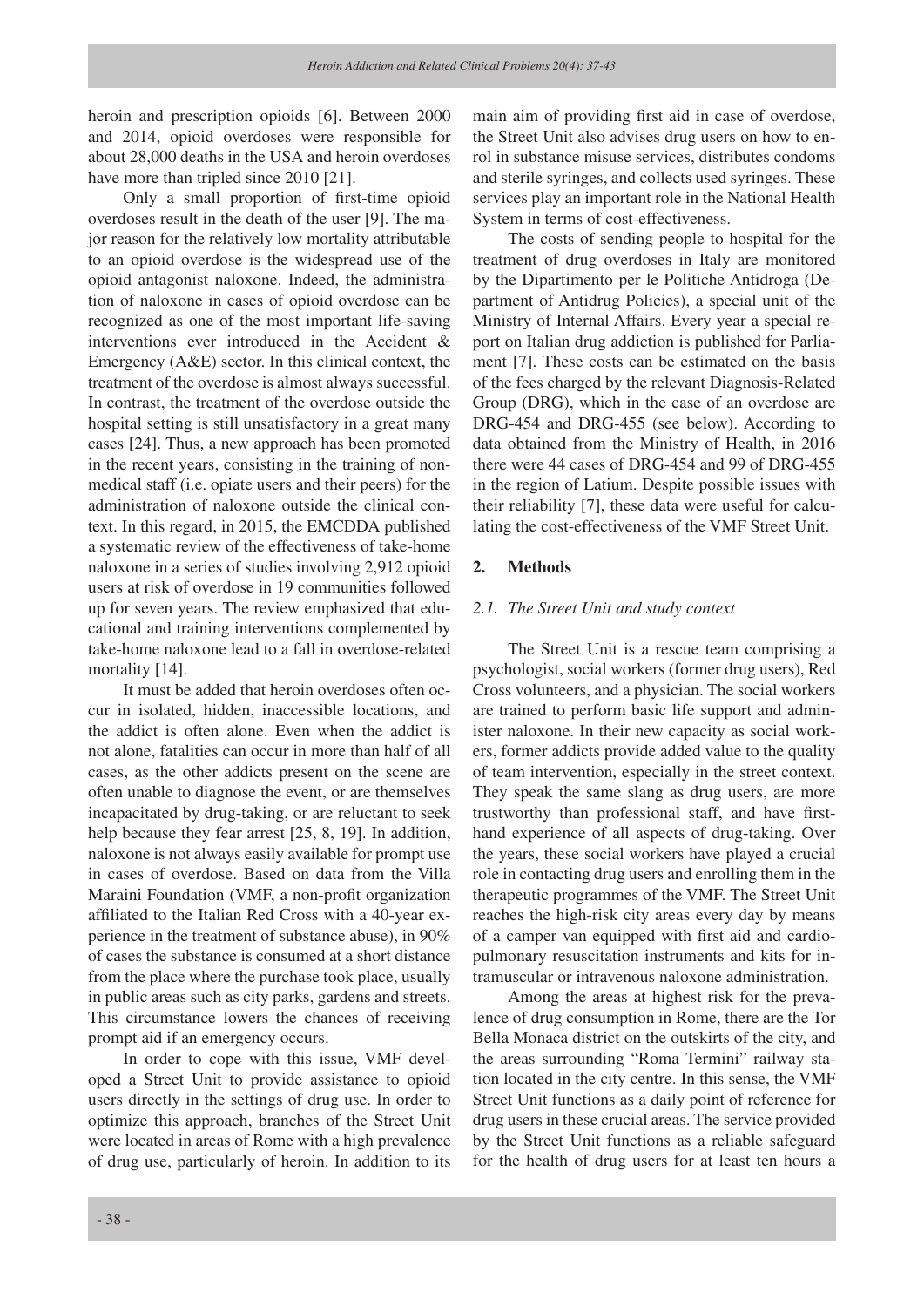day. In addition to the fixed location provided by the camper, groups of two team members carry out onsite inspections of the entire area in order to identify, monitor and rescue any subjects who are alone when using substances. For each treated overdose, a Street Unit member collects data about the rescued subject, such as demographic data, conditions under which the overdose was taken, and current therapeutic programmes.

# *2.2. Costs calculation*

Hospital costs are easy to calculate because they can be derived from the reimbursement mechanism adopted by the Italian National Health System (NHS), which, like most other European health systems, employs the DRG classification of hospital cases [3]. Opioid overdoses are classified as DRG-454 or DRG-455 (with and without complications, respectively) [16]. The cost for each admission is  $\epsilon$ 1,704 for DRG-455 and  $\epsilon$ 2,593 for DRG-454, regardless of the effective length of stay (up to a maximum of 21 days spent in hospital).

The calculation of the costs for the VMF Street Unit is more complex, as the service contract with the Regional Health Agency covers the entire activity of the Street Unit, not only the interventions implemented in treating an overdose. The actual financial worth of the intervention should be calculated by taking into account the financial value of the human and material resources used, the savings in terms of health care, and the social impact of reducing the damage caused by opioid-related deaths. Additional factors that should be taken into consideration are the reduction of the harm caused to others, in terms of interpersonal relationships (e.g., family and friends) and the risk of spreading infective diseases (e.g., HIV, HCV, HBV). On the other hand, any estimate of these gains would inevitably be based on a series of a priori assumptions on which there is no consensus. At present, the overall service provided by the VMF Street Unit includes (in addition to the treatment of street overdoses): prevention, information, training in safety measures, an alert system, deterrence of smugglers/ pushers, control of the territory, providing first aid, along with other types of therapeutic intervention). The cost of the Street Unit is €83,125 for 180 days of service, equivalent to ten calendar months. The overdose interventions make up only a fraction of the total service. In estimating its overall financial value we used the following algorithm:

- 1. calculation of the cost of the human resources consists of
	- a) appraisal of the average time of intervention (from the emergency call to the moment of leaving the patient) by the professional profile obtained through interviewing the components of the team;
	- b) calculation of the hourly wage of each component based on the salary bill;
	- c) the total cost of the work done is equal to the sum of the hourly wage multiplied by the average time spent working weighted by the number of interventions carried out;
- 2. calculation of the cost of the materials and technical resources consists of
	- d) the quote of the work time engaged calculated with a) in the case of overdose events;
	- e) the difference between total budget and the correspondent cost of human resources;
	- f) the product of d) and e)
- 3. the financial appraisal of the quantity of VMF's resources used for the project consists of
	- g) the quote of the fund devoted to the street unit in the total budget;
	- h) the product of g) with the tangible assets and the intangible assets
- 4. the sum of 1, 2 and 3 provides the financial value of the service.

# **3. Results**

It must be emphasized that the primary aim of VMF activity, consistently with its Red Cross affiliation, is that of saving lives. Thus, given the extremely difficult and potentially dangerous circumstances under which the VMF Street Unit operates, and the constraints to be faced in terms of available staff, the collection of data giving details about its activity has had to take a back seat relative to the need to provide life-saving interventions in a timely manner.

Bearing those facts in mind, in the period January 2015-October 2016 an effort was made to collect data with the precise aim of assessing the efficacy of the service according to the criteria established by the Regional Health Council of the Region of Latium. The most important data thus collected are presented in Tables 1-3.

First of all, it is important to point out that (as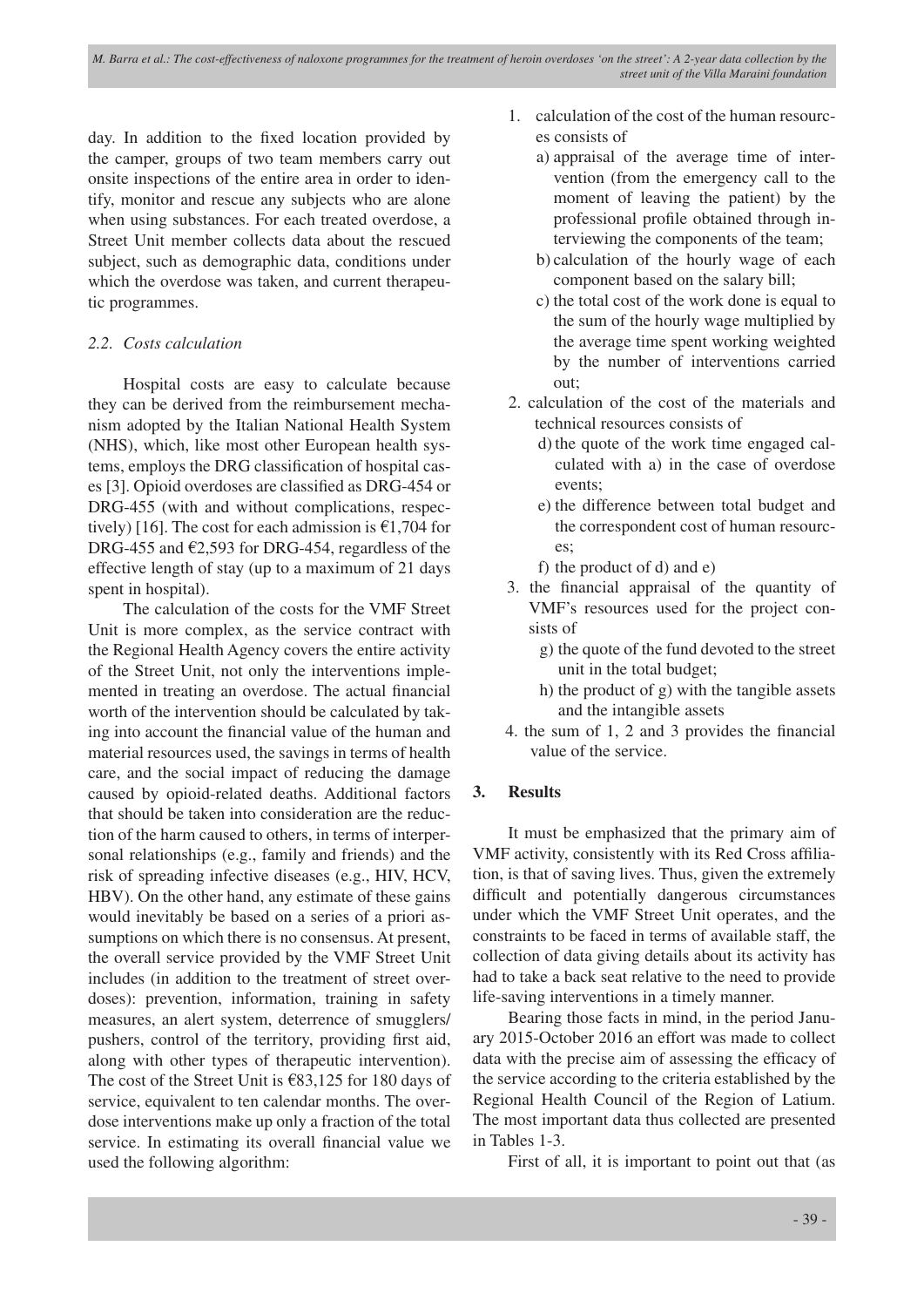#### **Table 1.** Demographics

| Number of overdoses                                                                                                   | 90                                                                   |
|-----------------------------------------------------------------------------------------------------------------------|----------------------------------------------------------------------|
| Number of individuals                                                                                                 | 72                                                                   |
| <b>Sex</b><br>Female $(\% )$<br>Male $(\%)$                                                                           | $10(13.9\%)$<br>62 $(86.1\%)$                                        |
| Age<br>Years (mean±SEM)                                                                                               | $39.8 \pm 1.06$                                                      |
| Education (MD=38)<br>5-7 years $(\%)$<br>$8-12(%)$<br>$\geq$ 13 (%)                                                   | $1(2.9\%)$<br>22 (64.7%)<br>11 $(32.4\%)$                            |
| Marital status (MD=6)<br>Singles $(\%)$<br>Married (%)<br>Partner (%)<br>Separated/divorced $(\% )$<br>Widowed $(\%)$ | 43 (65.2%)<br>$6(9.1\%)$<br>$7(10.6\%)$<br>$9(13.6\%)$<br>$1(1.5\%)$ |
| Nationality<br>Italians $(\% )$<br>Foreigners (%)                                                                     | 70 (97.2%)<br>$2(2.8\%)$                                             |
| Age at first heroin use $(MD=9)$<br>Years (mean±SEM)                                                                  | $19.8 \pm 0.69$                                                      |
| Years of heroin use $(MD=5)$<br>>10(%<br>6-10 $(\% )$<br>1-5 $(\% )$<br>1 (%)                                         | 48 (71.6%)<br>11 $(16.4\%)$<br>$7(10.4\%)$<br>$1(1.5\%)$             |
| Frequency of heroin use $(MD=6)$<br>$>1$ /day (%)<br>$1$ /day $(\%)$<br>$> 1 - 6$ /week (%)<br>$\langle 1/week (\%)$  | $26(39.4\%)$<br>11(16.7%)<br>16 (24.2%)<br>13 (19.7%)                |

Data are expressed as absolute or relative  $(\%)$  frequencies or as means±SEMs.

MD = Missing Data

shown in Table 1) all 90 heroin overdoses were successfully treated. Eighteen individuals were treated for more than 1 overdose occurring on different occasions. Table 1 also provides basic information concerning the demographics of the sample. Tables 2 and 3 report the circumstances of the overdose, and the treatment programme in which the patients were then enrolled, respectively.

# *3.1. Cost-effectiveness of the VMF naloxone programme*

Table 4 provides a synopsis of the criteria used for the analyses and Table 5 summarizes the comparison between the financial value of the 90 naloxone interventions provided by VMF Street Units and the

| 90 | Physical setting (MD=2) |  |
|----|-------------------------|--|
|    | Street $(\% )$          |  |

Table 2. Circumstances of the overdose

| Physical setting (MD=2)             |             |
|-------------------------------------|-------------|
| Street $(\% )$                      | 66 (75.0%)  |
| Park $(\%)$                         | 22 (22.7%)  |
| Other $(\% )$                       | 2(2.3%)     |
|                                     |             |
| Social setting                      |             |
| Alone $(\% )$                       | 26 (28.9%)  |
| In company $(\% )$                  | 64 (71.1%)  |
| Increase in dose $(MD=6)$           |             |
| Yes $(\%)$                          | 7(8.3%)     |
| No $(\%)$                           | 77 (91.7%)  |
| Change in dealer $(MD=10)$          |             |
| Yes $(\%)$                          | $6(7.5\%)$  |
|                                     |             |
| No $(\%)$                           | 74 (92.5%)  |
| Withdrawal syndrome (MD=8)          |             |
| Yes $(\%)$                          | $5(6.1\%)$  |
| No $(\%)$                           | 77 (93.9%)  |
|                                     |             |
| Recent release from prison (MD=10)  |             |
| $<$ 3 days (%)                      | $2(2.5\%)$  |
| 3-7 days $(\%)$                     | $0(0.0\%)$  |
| $>$ 7 days $(\%)$                   | 13 (16.25%) |
| None $(\% )$                        | 65 (81.25%) |
| Poly-drug use $(MD = 6)$            |             |
| Benzodiazepine $(\% )$              | 19(22.6%)   |
| Cocaine $(\% )$                     | $9(10.7\%)$ |
| Alcohol $(\%)$                      | 4(4.7%)     |
| Street Methadone (%)                | $3(3.6\%)$  |
| Cocaine + Benzodiazepine $(\%)$     | $2(2.4\%)$  |
| Cocaine + Alcohol $(\%)$            | $2(2.4\%)$  |
|                                     |             |
| Alcohol + Benzodiazepine $(\% )$    | $1(1.2\%)$  |
| Amphetamine + Benzodiazepine $(\%)$ | $1(1.2\%)$  |
| None $(\% )$                        | 42 (50.0%)  |

Data are expressed as absolute or relative (%) frequencies. MD = Missing Data

cost of 90 hospital admissions for DRG-454 or DRG-455. For this comparison two scenarios were used. In the best-case scenario all interventions were without complications (i.e. only DRG-455 was considered). In the worst-case scenario all interventions were with complications (i.e. only DRG-454 was considered). The savings for the NHS varied from a minimum of  $£123,367.05$  (best-case scenario) to a maximum of €203,377.05 (worst-case scenario).

#### **4. Discussion**

The VMF Street Unit provides an alternative to sending people to hospital for the treatment of heroin overdoses in the street context. Thus, it is vital to compare the cost-effectiveness of the two options.

There are at least two possible approaches to the evaluation of the cost-effectiveness of therapeu-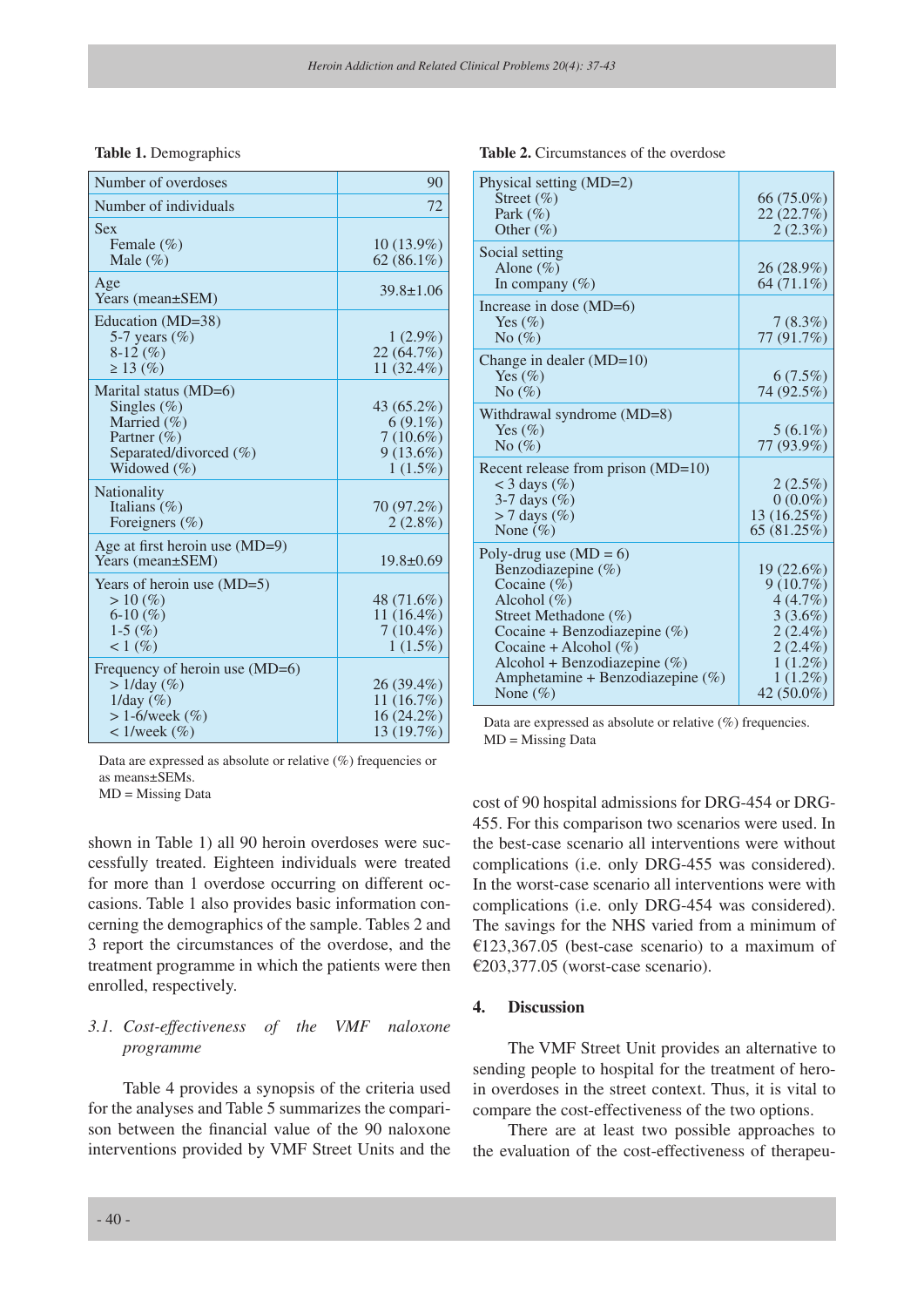| Structure/organization (MD=4)<br>SerT $(\% )$<br>Therapeutic community $(\%)$<br>None $(\%)$        | 30 (34.9%)<br>$5(5.8\%)$<br>51 (59.3%)       |
|-----------------------------------------------------------------------------------------------------|----------------------------------------------|
| Therapeutic program $(MD=7)$<br>Methadone decreasing doses<br>Methadone maintenance<br>Psychosocial | $11(39.3\%)$<br>$14(50.0\%)$<br>$3(10.7\%)$  |
| Methadone dose $(MD=12)$<br>Maintenance treatment (mean + SEM)<br>Decreasing doses treatment        | $29.2 \pm$<br>6.5123<br>$20.5 \pm$<br>4.1130 |
| Take-home naloxone $(MD=16)$<br>Yes $(\%)$<br>No $(\%)$                                             | $16(21.6\%)$<br>58 (78.4%)                   |

**Table 3.** Current therapeutic programme of the patients.

Data are expressed as absolute or relative (%) frequencies or as means±SEMs. MD = Missing Data

tic programmes. One approach follows the theory of 'Welfarism' according to which, "the goodness of states of affairs depends ultimately only on the personal utilities in the respective states" [22]. Welfarism is based on the application of the marginalist theory of value to health-related phenomena, and requires a utilitarian function that measures the advantage of an additional monetary unit devoted to well-being compared with other targets. In our case, given that the counterfactual scenario of not administering naloxone is the death of the patient, we should calculate the utility function of saving the patient's life [2, 11, 10, 15]. On the practical plane, as a matter of principle we reject such a calculation because no market price can be sensibly quoted for human life.

The alternative 'non-welfarist' approach is currently the prevailing approach to the calculation of cost-effectiveness in the health sector [15]. This approach is based on a microeconomic analysis that **Table 4.** The components of financial cost incurred by the Villa Maraini Foundation (VMF) Street Unit for 90 overdoses

| <b>I</b> tem                                          | Value in<br>euro |
|-------------------------------------------------------|------------------|
| 1. Labour cost                                        | 14,774.40        |
| 2. Medical supplies and technical re-<br>sources cost | 2,101.57         |
| 3. VMF's resources used cost                          | 13,116.98        |

takes into account the impossibility for the private sector to guarantee efficient solutions without government intervention. The major difference with the welfarist approach is the maximization of aggregation utilities for a set of objectives defined outside a state of market equilibrium. Thus, the utility function is replaced by functions that measure the quality of health. The most frequently used methodology is based on Quality-Adjusted Life Years (QALY), which calculates the years of life saved when death is avoided, by using quality weighting [15].

Following this approach, Coffin and Sullivan [5, 4] analysed the cost-effectiveness of distributing naloxone to addicts at risk of overdose, and found that in terms of QALY it was superior to most health interventions currently supported by governments. This "first attempt to apply the tools of mathematical modelling to opioid overdose" marks a turning point for the evaluation of the cost-effectiveness of using naloxone for the treatment of an opioid overdose. Despite this achievement, the methodology used by Coffin and Sullivan must be criticized because of three important limitations: i) it employed 27 parameters based on other studies and a number of assumptions; ii) the procedure does not follow the rules of

**Table 5.** Comparison between financial cost of National Health System (NHS) and Villa Maraini Foundation (VMF) for 90 interventions.

| Item                                  | Number of overdoses | Financial cost of the<br><b>NHS</b> | Financial cost of<br>VMF | Saving<br>(Deficit) |
|---------------------------------------|---------------------|-------------------------------------|--------------------------|---------------------|
| Worst-case scenario (only<br>DRG 454) | 90                  | 233,370                             | 29.992.95                | 203,377.05          |
| Best-case scenario (only<br>DRG 455)  | 90                  | 153,360                             | 29,992.95                | 123,367.05          |

DRG = Diagnosis-Related Group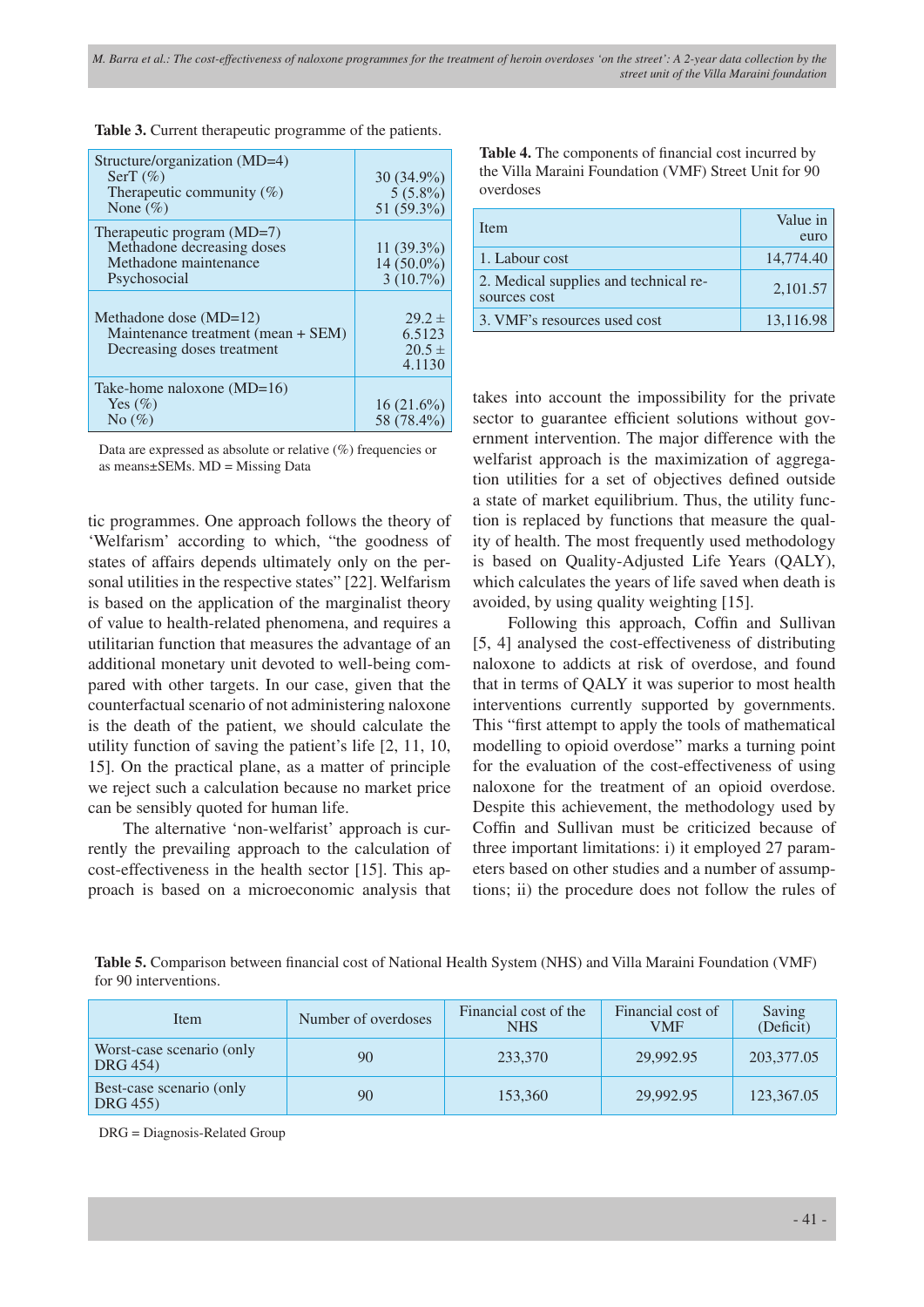Randomized Clinical Trials; iii) individual (set) and environmental (setting) factors were ignored. Furthermore, the unique features of opioid addiction are not adequately reflected by Coffin and Sullivan's mathematical model based on a Markov chain [1, 23], which is dependent on the last observation and not on the historical series of observations, and on ergodicity (that is, on a behaviour that remains stable over time).

To overcome these limitations in the present study we have used a methodology derived from the concept of economic evaluation, "the comparative analysis of alternative courses of action in terms of both their costs and consequences" [12]. One possibility is to calculate the costs of a naloxone intervention (the opportunity cost) versus the gains (the benefit): this is based on a cost function coherent with the theory of marginal analysis [11, 20]. However, the public health authority and public opinion both need a measure of the allocation of health resources in terms of its ability to improve the quality of life at three levels: individual, social, and medical. The first level concerns the would-be patient; the second concerns the general health status of the community; the third level concerns the epidemiological status of the population. In the present case, the methodology that is most appropriate for the achievement of these goals is that of comparing the cost of the intervention implemented by the VMF Street Unit with the fee charged by the A&E department of a hospital.

#### **5. Conclusions**

Too many addicts still die because of an overdose taken on a street. In most cases these deaths could be prevented by the timely administration of naloxone. The Villa Maraini Foundation has played a pioneering role in arranging for former addicts to be trained in diagnosing overdoses and then giving treatment with injectable naloxone in difficult street contexts. The saving of these lives not only fulfils the institutional aims of an organization affiliated to the International Movement of Red Cross and Red Crescent, it also meets more concrete societal needs. Indeed, the data reported here clearly show the costeffectiveness of the naloxone programmes run by the VMF Street Unit with respect to a comparable service provided by the Italian National Health Care System. It is important to emphasize the range of services provided by the VFM Street Units, including first aid to be given to dropouts and people with abuse problems, prevention, providing information, fully supporting the fight against drug smugglers and helping in the

struggle to win territorial control against all forms of crime. These services are not included in the financial cost sustained by the NHS expressed in DRG, as the calculation of these costs lies outside the scope of this paper.

#### **References**

- 1. Barra M., Lelli V. (1990): Droghe e Drogati. Ianua, Roma.
- 2. Stirling B., Roberts T., Heginbotham C., Mccallum A. (2002): QALY-Maximisation and Public Preferences: Results from a General Population Survey. *Health Econ*. 11(8): 679-693.
- 3. Busse R., Geissler A., Quentin W., Wiley M. (2011): Diagnosis-Related Groups in Europe. McGraw-Hill, Maidenhead.
- 4. Coffin P. O., Sullivan S. D. (2013): Cost-effectiveness of distributing naloxone to heroin users for lay overdose reversal. *Ann Intern Med*. 158(1): 1-9.
- 5. Coffin P. O., Sullivan S. D. (2013): Cost-effectiveness of distributing naloxone to heroin users for lay overdose reversal in Russian cities. *J Med Econ*. 16(8): 1051-1060.
- 6. Compton W. M., Jones C. M., Baldwin G. T. (2016): Relationship between Nonmedical Prescription-Opioid Use and Heroin Use. *N Engl J Med*. 374(2): 154-163.
- 7. Italian Gouvernement Department of Antidrug Policies (2017): Relazione al Parlamento sullo stato delle Tossicodipendenze in Italia. Italian Gouvernement, Department of Antidrug Policies, http://www. politicheantidroga.gov.it/media/2153/relazione-alparlamento\_2017.pdf.
- 8. Darke S., Zador D. (1996): Fatal heroin 'overdose': a review. *Addiction*. 91(12): 1765-1772.
- 9. Darke S., Mattick R. P., Degenhardt L. (2003): The ratio of non-fatal to fatal heroin overdose. *Addiction*. 98(8): 1169-1171.
- 10. Dolan P., Shaw R., Tsuchiya A., Williams A. (2005): QALY maximisation and people's preferences: a methodological review of the literature. *Health Econ*. 14(2): 197-208.
- 11. Doran C. (2007): Economic evaluation of interventions for illicit opioid dependence: A review of evidence. University of qQueensland Australia background document prepared for third meeting of technical development group (TDG) for the WHO "Guidelines for psychosocially assisted pharmacotherapy of opioid dependence". WHO, Geneva.
- 12. Drummond M., Stoddard G. L., Torrance G. W. (2015): Methods for the economic evaluation of health care programmes. Care program. Oxford University Press, Oxford, UK.
- 13. Emcdda (2016): European Drug Report 2016: Trends and Developments. Publications Office of the European Union, Luxembourg.
- 14. Emcdda (2015): European Drug Report 2015: Trends